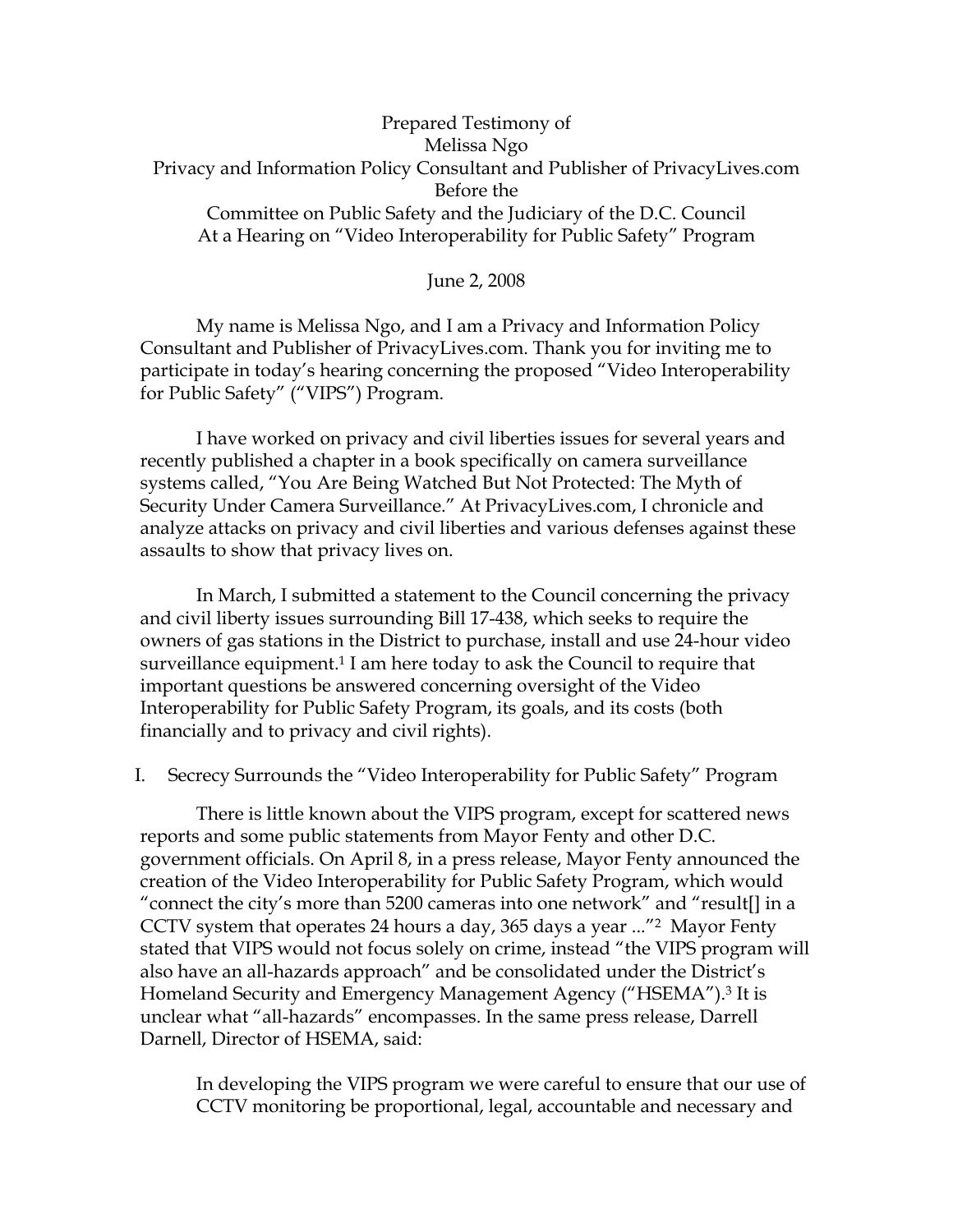that we have safeguards in place that prohibit the release of images except for purposes of crime prevention and detection.

Our guidelines will ensure that cameras are installed at locations based on public safety needs, that the system is used only for the purpose of enhanced situational awareness and not for other labor or employee performance reasons and that we have safeguards in place to prevent improper access to images and maintain records that show access and chain of custody for images.4

In news reports and public announcements since then, there has been little elaboration about the specifics of this program. Mayor Fenty and Director Darnell did not discuss VIPS with either the D.C. Council or the District public before announcing the program as a done deal. Yet there are numerous questions that must be answered before the District can even consider creating this massive centralized system of surveillance cameras.

### II. Unanswered Questions Regarding Privacy and Civil Liberties

There are numerous unanswered questions concerning how the privacy and civil liberties of District residents and visitors will be protected. On April 8, Director Darnell said there were "safeguards" and "guidelines" for the VIPS program that would protect D.C. residents, yet four days earlier, he told Councilmember Phil Mendelson that the District government had not created regulations for this massive new centralized system.

In a letter to Councilmember Mendelson concerning the Fiscal Year 2009 budget of the D.C. Homeland Security and Emergency Management Agency, Director Darnell said, "Phase one of the [VIPS] program will consolidate CCTV monitoring functions under one roof for four current video user agencies, including DDOT, PSD, DCPS and DCHA. During this phase, HSEMA *will develop* standards for CCTV technology and establish a multi-agency procurement process" (emphasis mine).5 Also, on April 10, the *Washington Post*  reported Director Darnell stating, "we really need to come up with a Districtwide policy, to make sure we don't violate any civil liberties and don't co-mingle monitoring functions with police surveillance."6

Several Councilmembers have stated that it is extremely problematic to create a massive, 5,200-camera, centralized surveillance system controlled by the District's Homeland Security agency without having privacy and civil liberty safeguards in place. I agree. Government needs to operate transparently in order to gain the trust of the public. To create such a massive surveillance system in secret and then to put so little importance on protecting the privacy and civil rights of the District's residents is to ask for the public to mistrust the D.C.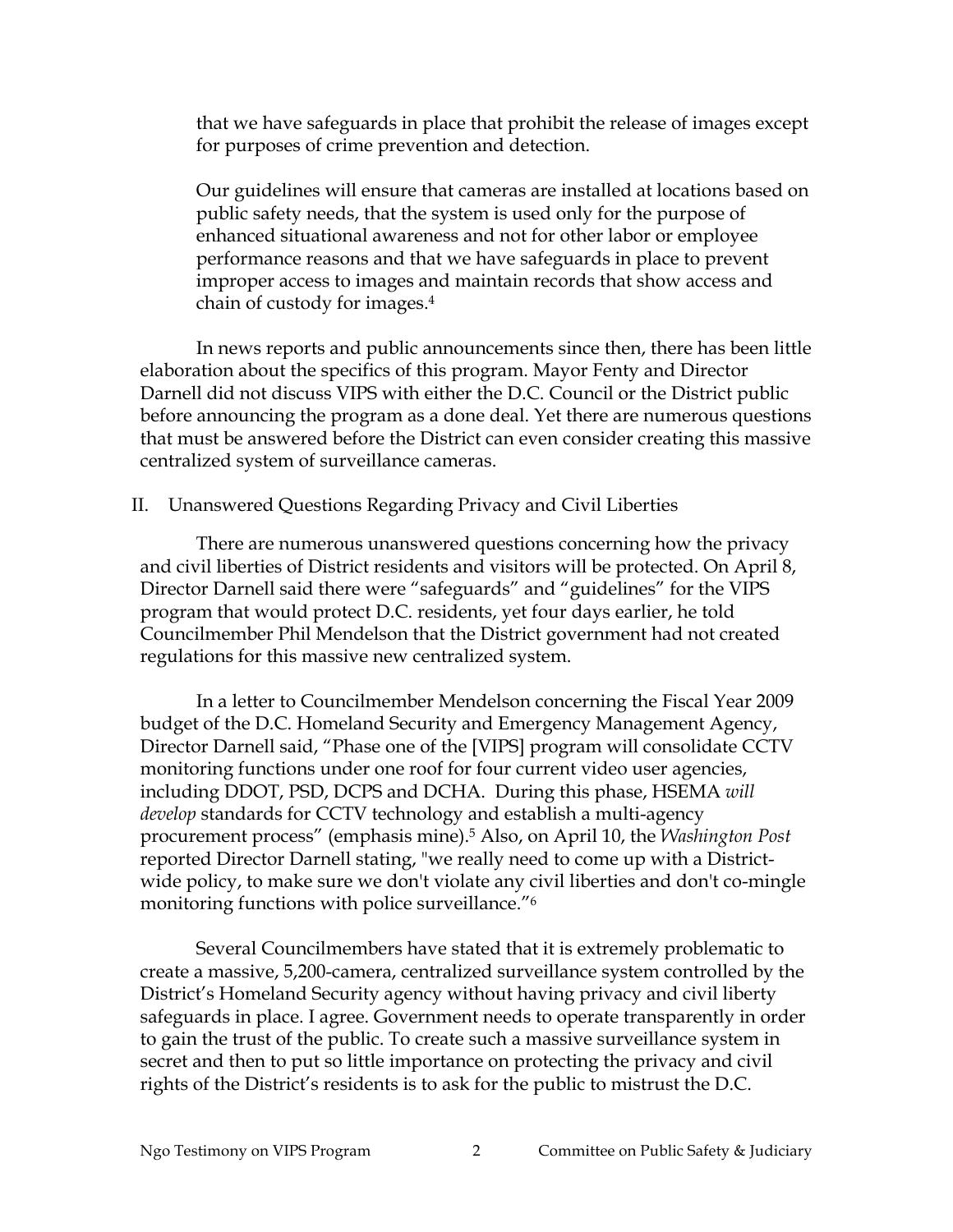government. It is also a recipe for misuse and abuse of the system through ignorance or intentional misconduct.

The regulations set out for the VIPS program should follow the universally accepted Fair Information Practices.7 First, the HSEMA needs to articulate a specific purpose for the VIPS program and how this purpose will be fulfilled by the centralized surveillance system. What measurements will be used to decide if the purpose is fulfilled? Second, there should be transparency in the policies and practices of the VIPS program and HSEMA. Third, the data collection should be limited to the data necessary for the specific purpose that has been articulated.

Fourth, there must be accountability. CCTV operators and other VIPS program employees must be trained on the regulations set up to protect District residents and visitors. These employees must be legally responsible for complying with these regulations. A separate oversight office should be created and required to audit and evaluate the system at least annually.

Fifth, there must be individual participation. Individuals should be able to learn about the data collected on them and rectify any problems in the data. Individuals should have a private right of action so that they may be able to police their rights in case of misuse or abuse of the VIPS program. And finally, there must be strong security protections. There must be security and integrity in transmission, databases, and system access. All security protections should be audited and verified by an independent party and the results of these audits should be made public.

III. Lack of Strong Regulations for VIPS Creates High Risk of Misuse or Abuse of the System

There are myriad reasons for the District to create regulations for the Video Interoperability for Public Safety Program before deploying such a massive surveillance system. But we should focus closely upon the problems that would arise from misuse or abuse of the surveillance system and the data gathered.

Everyone has heard of the police officer who used surveillance cameras to zoom in on women's breasts and buttocks at the San Francisco airport and the New York police officers who used high-powered surveillance cameras to spy on a couple's romantic activity.<sup>8</sup> And people can understand the horror that a person would feel upon learning that a visit to the fertility clinic or addictionrecovery center had been recorded. But there are also specific examples of misuse and abuse of cameras set in schools and in public housing complexes.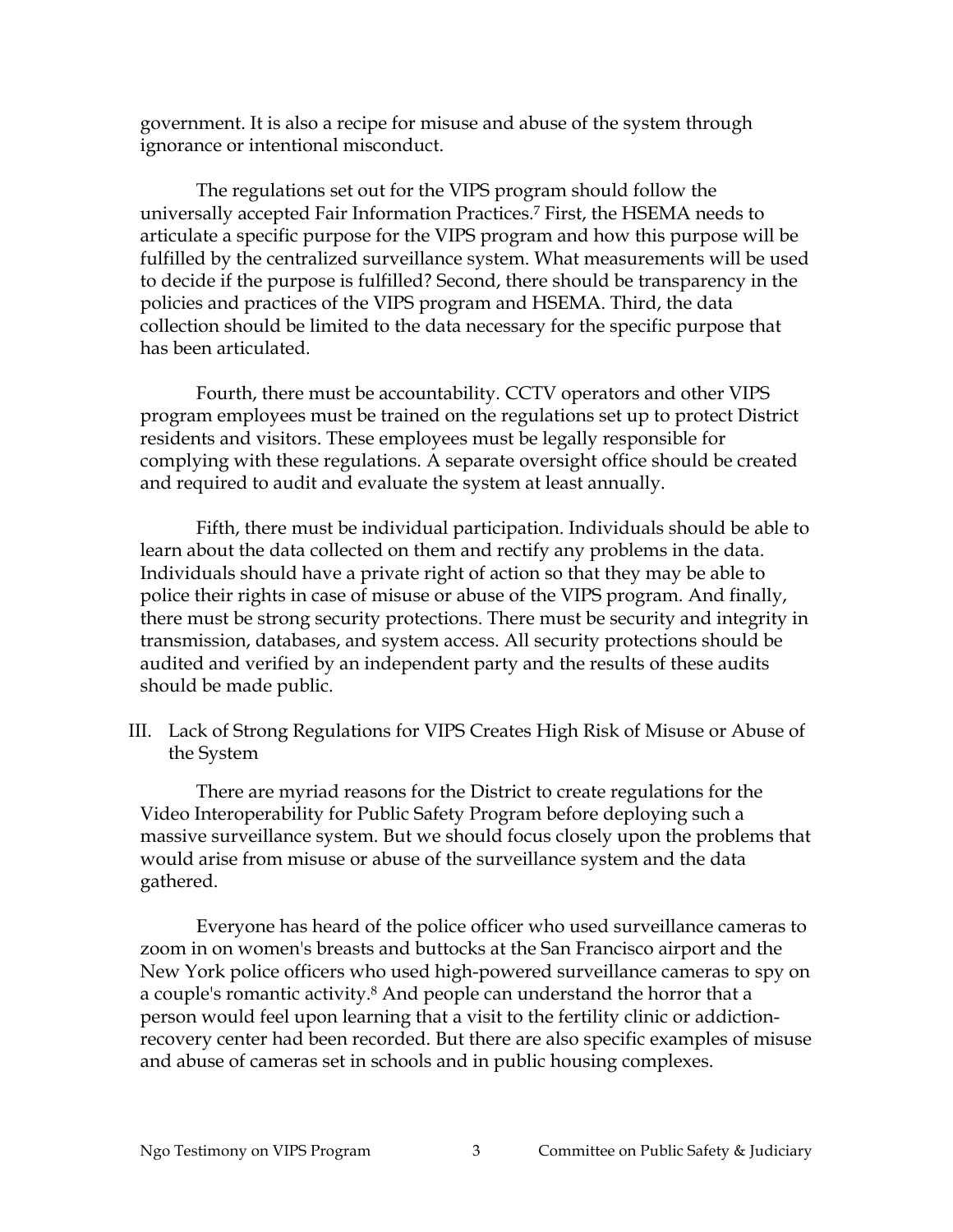Last year, in Tacoma, Wash., a high school official showed parents video of their daughter kissing another girl.<sup>9</sup> The surveillance cameras had been put in place to catch crimes such as vandalism or schoolyard fights, yet the footage was used for a completely different purpose.

More disturbing is what occurred in 2004. A young man's suicide was filmed by a surveillance system in a New York public housing project.<sup>10</sup> The video from the police surveillance camera ended up on Consumption Junction, a Web site describing itself as a purveyor of "free video clips that include shocking moments, brutal stupidity, and a healthy dose of hard core sex."11 The suicide video was labeled, "Introducing: The Self-Cleansing Housing Project."12 The young man's foster mother learned the video was on the Web site and she said, "I started healing, and this kicked me backwards. My whole body was shaking."13

These examples show clearly that strong regulations need to be in place before VIPS is deployed. These regulations must follow the Fair Information Practices, as I detailed above. District residents must know that someone will be watching these watchers and protecting the rights of innocent individuals.

IV. There Is No Evidence to Show That Camera Surveillance Systems Significantly Cut Crime

Before installing or expanding CCTV systems, there must be concrete evidence consisting of verifiable reports of the risks, dangers, and crime rates that demonstrate there is sufficient reason to override the substantial monetary and social costs involved. It must be possible to measure the success of the system to determine whether the considerable expenditure of public resources on a CCTV system justifies the continuation of the program. In this case, it is especially important, as the Video Interoperability for Public Safety Program would centralize thousands of public school, public housing, and other cameras under the District's Homeland Security agency, affecting every District resident and visitor.

What is the goal of this massive system? How will the District measure if system achieves this goal? How is it necessary for the District's Homeland Security agency to monitor more than 3,400 public school cameras and 720 public housing cameras?

Studies conducted by government agencies in the U.S. and internationally have found video surveillance has little effect on crime rates. In fact, studies have found it is far more effective to spend limited law enforcement resources on adding more police officers to a community and improving street lighting in high crime areas than spending large amounts of money to install expensive technology.14 In Great Britain, which has an estimated 4.2 million cameras, a 2005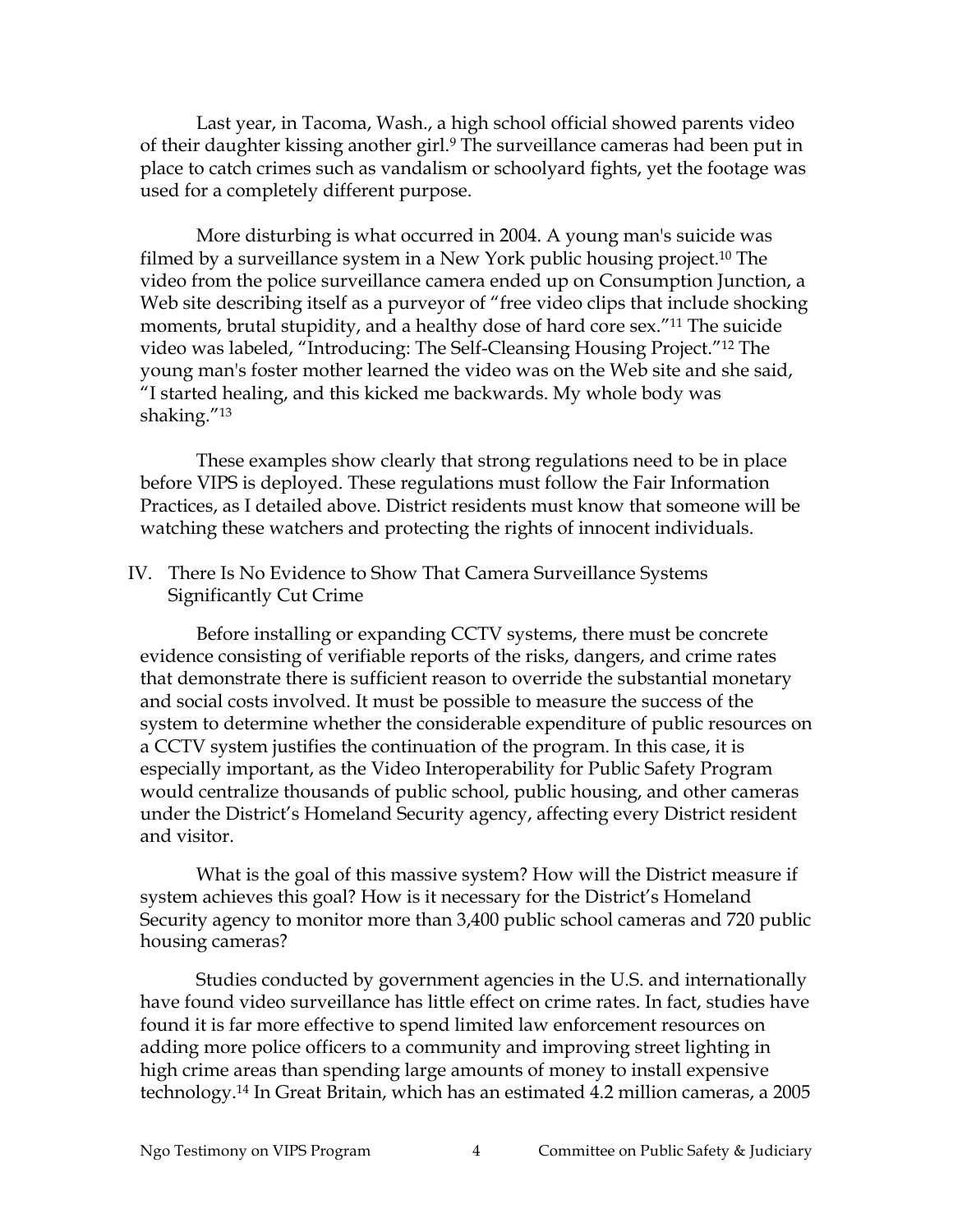study by the Home Office of the United Kingdom (comparable to the U.S. Department of Homeland Security) determined that CCTV did not reduce crime in 13 of the 14 areas studied.15

Though there is evidence that CCTV assists with post-crime investigation, there are also times when CCTV is not helpful to investigators. The Council does not need to look outside the District area to find an example. In 2005, police in Washington, D.C. concluded a two-year serial arson probe. Thousands of hours of surveillance tapes were examined, including footage from cameras planted specifically by investigators. The arsonist was never caught on tape, but rather, the man who set fire to 45 houses and apartments over the course of three years was identified through DNA evidence found at four of the crime scenes.16

In the District itself there is no evidence that CCTV significantly deters crime or substantially helps to solve crimes. The MPD began deploying cameras in District neighborhoods in August 2006 in order to "combat crime."17 As of October 2007, there are 73 cameras in the District, according to the MPD.18 In response to a Freedom of Information Act request from the ACLU of the National Capital Area, the Metropolitan Police Department said, "As of March 17, 2007, the Metropolitan Police Department has made no arrests resulting from information found through camera surveillance."19 In February, the MPD released its annual report on CCTV in the District, and it did not list any convictions brought about by the cameras.20 It also does not detail the total number of arrests based on camera surveillance data or information found through camera surveillance, but rather described a handful of arrests and cases that remain open even though there was evidence from the cameras.<sup>21</sup>

The MPD's annual report states that violent crime in areas within 250 feet of cameras has dropped by 19 percent since last year, but also finds that there has been a 1 percent increase in violent crime in the rest of the District.<sup>22</sup> The MPD does not conduct any analysis as to whether the crime was simply displaced from the camera areas to other parts of the District, which Councilmember Mary Cheh noted at a March hearing on a bill that would require District gas station owners to purchase and install CCTV systems.23 At that hearing, Councilmember Cheh requested that the MPD representative conduct such analysis. Councilmember Mendelson and others have raised questions about displacement problems. If any analysis of possible displacement effects in D.C.'s CCTV system has been conducted, the MPD has not yet released this analysis to the public.

There is also the question of cost. Director Darnell has said that the District will be using federal Homeland Security grant funding as well as the District's own funds to create and maintain this massive surveillance system. This raises yet more questions. What other homeland security programs are not being funded because the money is diverted to the Video Interoperability for Public Safety Program? Are officers being reassigned from street patrol or other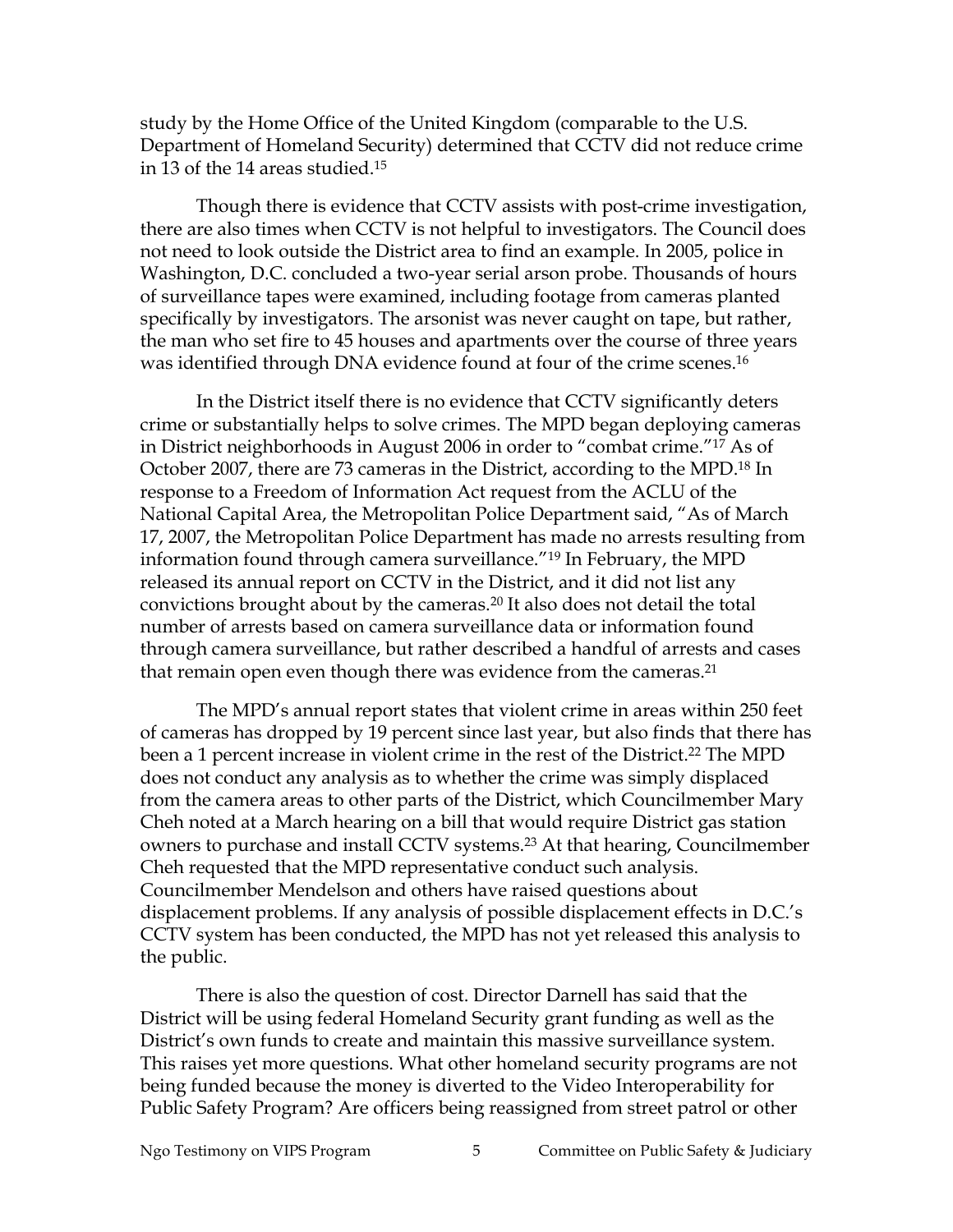duties in order to watch over this centralized surveillance program? Is this plan more effective and cost-effective than other crime-reduction techniques, such as adding more officers to patrol neighborhoods and school zones?

## V. Conclusion

Before the Video Interoperability for Public Safety Program is deployed, the District government must answer the questions that have been raised here today. District residents deserve to know if this program would in fact improve their safety or if it is yet another attempt to slap a Band-Aid on a gushing wound and call the problem solved.

Melissa Ngo Privacy and Information Policy Consultant Publisher of PrivacyLives.com E-mail: privacy [at] privacylives.com

June 2, 2008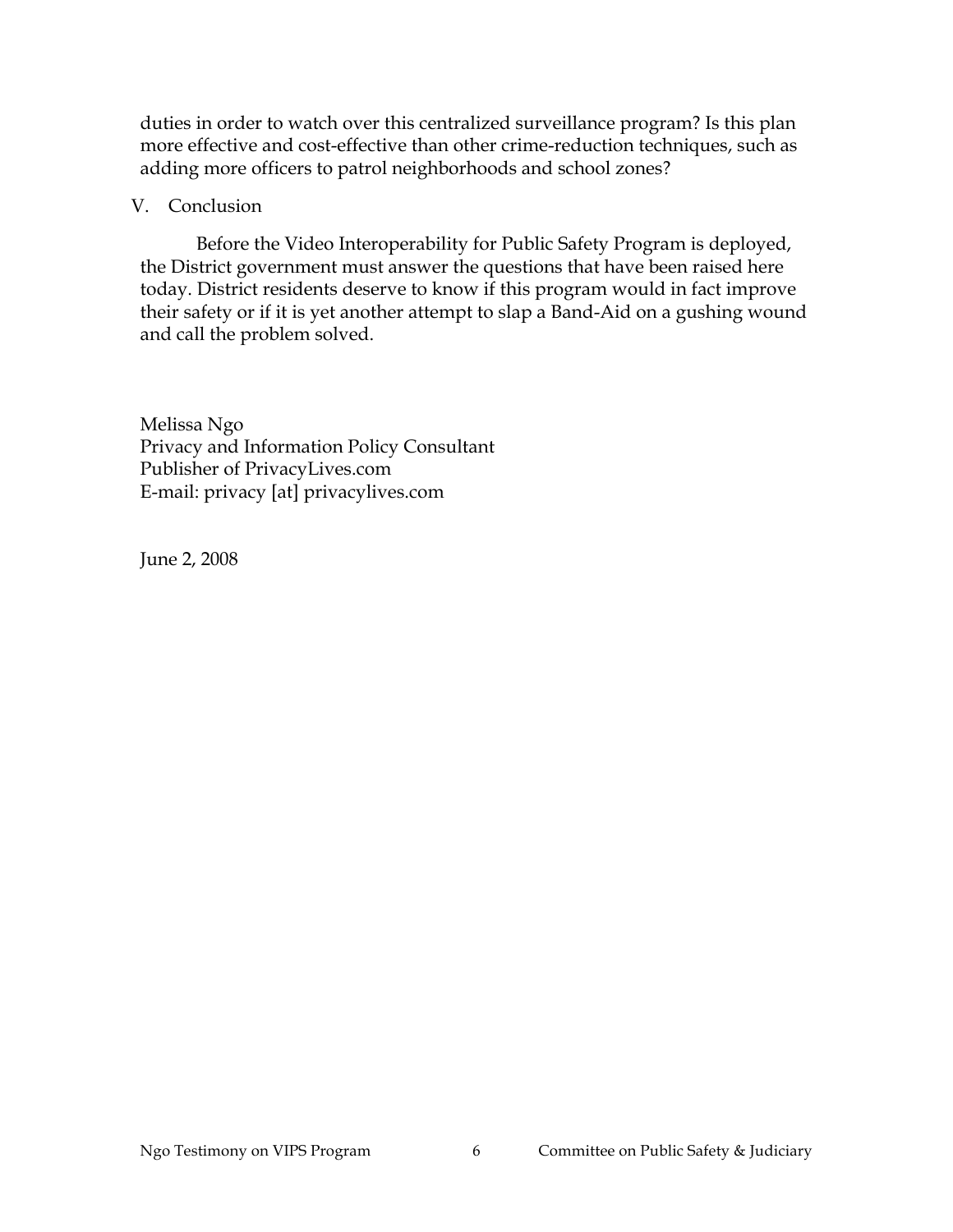#### End Notes

1 Melissa Ngo, EPIC Senior Counsel and Director of the Identification & Surveillance Project, Statement to the DC Council Opposing Expanded Camera Surveillance Under Bill 17-438, March 11, 2007, *available at* http://epic.org/privacy/surveillance/epic\_dc17- 438\_031108.pdf.

2 Press Release, District of Columbia Mayor's Office, Mayor Fenty Launches VIPS Program; New System Will Consolidate City's Closed-Circuit TV Monitoring, Apr. 8, 2008, *available at* http://www.dc.gov/mayor/news/release.asp?id=1273&mon=200804.

<sup>3</sup> *Id*.

<sup>4</sup> *Id*.

5 Letter from Darrell L. Darnell, Dir., D.C. Homeland Sec. and Emergency Mgmt. Agency, to Phil Mendelson, Chairman, Comm. on Public Safety & Judiciary, Regarding Questions Related to the Proposed FY 2009 Budget for D.C. HSEMA, Apr. 4, 2008, *available at*

http://www.dccouncil.washington.dc.us/budget/Fiscal%20Year%202009%20Committe e%20Questions%20and%20Answers/Committee%20on%20Public%20Safety%20and%20 the%20Judiciary/PSJ%20FY09%20Responses/HSEMA.doc.

6 Mary Beth Sheridan, *D.C. Will Centralize Security Monitoring*, WASHINGTON POST, Apr. 10, 2008.

7 The Fair Information Practices were developed in the U.S. in 1973, and most countries follow the practices described by the OECD's 1980 Guidelines. U.S. Dep't. of Health, Educ. & Welfare, Secretary's Advisory Committee on Automated Personal Data Systems, *Records, Computers, and the Rights of Citizens* viii (1973), *available at* http://epic.org/privacy/consumer/code\_fair\_info.html; Org. for Econ. Cooperation & Dev., Guidelines on the Protection of Privacy and Trans-Border Flows of Personal Data, OECD Doc. 58 final (Sept. 23, 1980), art. 3(a), *available at* http://www.oecd.org/document/18/0,2340,es\_2649\_34255\_1815186\_1\_1\_1\_1,00.html.

8 Mike Dorning, *U.S. Cities Focus on Spy Cameras*, CHICAGO TRIBUNE, Aug. 8, 2005; Matthew Cella, *Spy Cameras Fail to Focus on Street Crime*, WASHINGTON TIMES, Aug. 13, 2006.

9 Brent Champaco, *Cameras catch kiss, raising questions*, NEWS-TRIBUNE (Tacoma, Wash.), Apr. 26, 2007.

10 Shaila K. Dewan, *Video of Suicide in Bronx Appears on Shock Web Site*, NEW YORK TIMES, Apr. 1, 2004.

<sup>11</sup> *Id*.

<sup>12</sup> *Id*.

<sup>13</sup> *Id*.